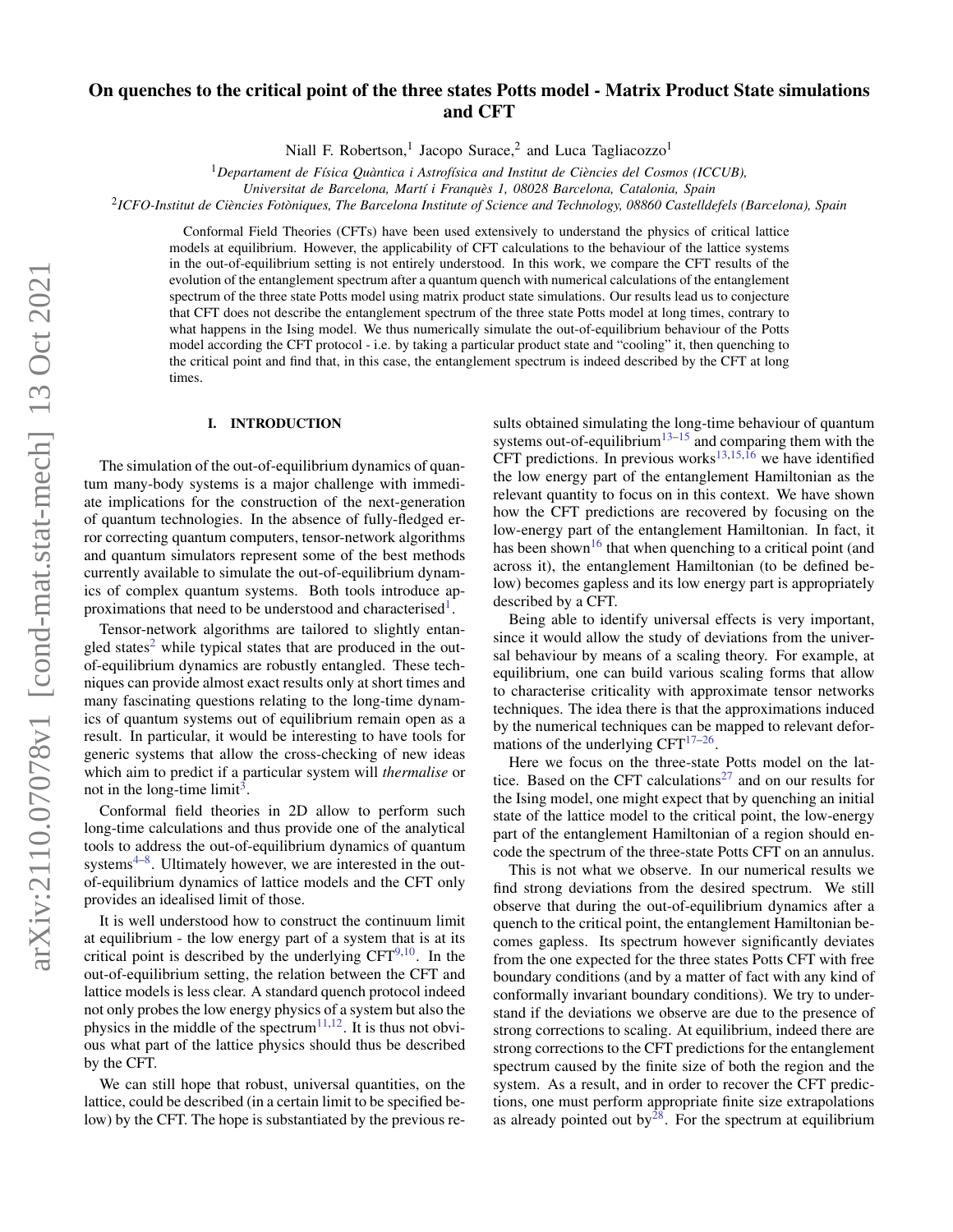we show that, by using insights from CFT, we can actually perform such extrapolations in practice and recover precisely the expected analytical results.

We also show how, for the Ising model, similar extrapolations allow to extract the out-of-equilibrium CFT predictions of the entanglement spectrum from the data of the lattice model using only very small systems and short times. We finally report the failure of such a strategy in the case of the out-of-equilibrium dynamics of the three states Potts model. None of the extrapolations we attempted reproduce the expected CFT spectrum. This suggests that the effects observed on the lattice in the out-of-equilibrium dynamics of the Potts model are not solely a result of irrelevant perturbations that can be accounted for by simple extrapolations.

We conclude by showing that the CFT results for the Potts dynamics can be obtained from the lattice by simulating a different out-of-equilibrium protocol consisting of initially "cooling" a product state (the lattice version of a conformally invariant boundary state) and then quenching the system using its critical Hamiltonian. This protocol is a direct simulation of the prescription used to perform the CFT calculations as we review in the following. Our work thus sheds some light on the regime of applicability and limitations of the CFT analysis to the out-of-equilibrium dynamics of lattice models after a quench.

# <span id="page-1-2"></span>II. DEFINITIONS AND REVIEW OF THE CFT APPROACH TO QUENCHES

The entanglement Hamiltonian is defined as follows: if we make a bipartition of our quantum system into subsystems *A* and *B*, the entanglement Hamiltonian of the subsystem *A* is defined via the reduced density matrix  $\rho_A$  as

$$
\mathcal{H}_A = -\frac{1}{2\pi} \ln \rho_A, \tag{1}
$$

where

$$
\rho_A = \text{Tr}_B |\psi\rangle \langle \psi| \,, \tag{2}
$$

where  $Tr_B$  is the partial trace over *B*. If the system is at zero temperature then  $|\psi\rangle$  is taken to be the ground state of the system. We refer to the spectrum of  $\mathcal{H}_A$  as the entanglement spectrum. A paradigmatic example of an out-of-equilibrium protocol is a quantum quench, whereby the system is initially prepared in a state  $|\psi_0\rangle$  - taken to be the ground state of some Hamiltonian - and is subsequently time evolved with a different Hamiltonian. In our case, the Hamiltonian governing the time-evolution will be the Hamiltonian at the critical point, or in the field theory approach, that of the Conformal Field Theory  $H_{\text{CFT}}$ . We will be particularly interested in the ratios

$$
r_j = \frac{\varepsilon_j - \varepsilon_0}{\varepsilon_1 - \varepsilon_0},\tag{3}
$$

where  $\varepsilon_i$  are the eigenvalues of the entanglement Hamiltonian. The CFT calculations tell us that when one considers the entanglement Hamiltonian of a finite block<sup>[29](#page-8-16)</sup> or of a semi-infinite line<sup>[27](#page-8-14)</sup>, the spectrum should be equal to that of the CFT Hamiltonian up to multiplicative and additive renormalisation constants. This is related to the fact that conformal transformations exist that map the time evolution operator of CFTs in certain geometries to the entanglement Hamiltonian of a subregion of the system<sup>[30](#page-8-17)</sup>. The ratios  $r_j$  should thus coincide with the ratios  $\frac{h_j-h_0}{h_1-h_0}$  where *h<sub>j</sub>* are the conformal dimensions of the corresponding boundary CFT. The strategies for both CFT calculations, i.e. for the calculation of the entanglement Hamiltonian of a finite block and of a semi-infinite line respectively, are broadly the same; one starts with the assumption that the initial state is given by  $|\psi_0\rangle = e^{-\frac{\beta}{4}H_{\text{CFT}}} |b\rangle$  (the so-called "Cardy-Calabrese" state) where  $|b\rangle$  is a conformally invariant boundary state with zero entanglement. Evolving with a small amount of imaginary time  $\beta$  introduces a small amount of entanglement to the system. One can interpret  $\beta$  as the correlation length that is introduced. One can then write the density matrix  $\rho$  in Euclidean time as

<span id="page-1-0"></span>
$$
\rho(\tau) \propto e^{-H\tau} e^{-\frac{\beta}{4}H_{\rm CFT}} |b\rangle \langle b| e^{-\frac{\beta}{4}H_{\rm CFT}} e^{H\tau}, \tag{4}
$$

where one takes  $\tau \rightarrow it$  at the end of the calculation. Equation [\(4\)](#page-1-0) is then interpreted as the path integral of strip of width  $\frac{\beta}{2}$  with a branch cut along a straight line connecting the boundary and the entanglement cut (that is, between  $|b\rangle$  and  $|a\rangle$  in Figure [1\)](#page-2-0). Then the strip (with a small disc removed at the entangling point to regularise the theory<sup>[27,](#page-8-14)[29](#page-8-16)</sup>) is mapped to the annulus by a particular conformal mapping  $w = f(z)$ such that the branch cut now connects the two boundaries on the annulus. The entanglement Hamiltonian on the strip is mapped to the generator of translations around the annulus. Its spectrum is thus given (up to an overall shift and rescaling) by that of a boundary CFT on the annulus:  $\frac{\pi(h_j - \frac{c}{24})}{W}$  where  $h_i$  are the conformal dimensions of the boundary CFT,  $c$  is the central charge and *W* is the width of the annulus obtained from the conformal transformation. There are two conformal boundary conditions to consider - on the inner and outer rim of the annulus respectively. The inner rim corresponds to the point  $a$  in the strip at which the entangling cut was made and usually corresponds to free boundary conditions. The outer rim could in principle have two separate conformal boundary conditions on two different parts, corresponding to the vertical and horizontal solid lines in Figure [1.](#page-2-0) Here we will only consider the case where these boundary conditions are all identical.

<span id="page-1-1"></span>The CFT calculations that have just been outlined have recently been shown<sup>[15](#page-8-10)</sup> to predict the out-of-equilibrium dynamics of the entanglement spectrum of the quantum Ising chain at long times. In particular, it was verified that for the transverse field Ising model, the low energy part of the entanglement Hamiltonian encodes the universal spectrum of the Ising CFT on an annulus. Similar results have been also presented in the context of free bosons and fermions<sup>[13](#page-8-9)</sup>.

Note also that the CFT calculations predict two different regimes in the time evolution after a quench to the critical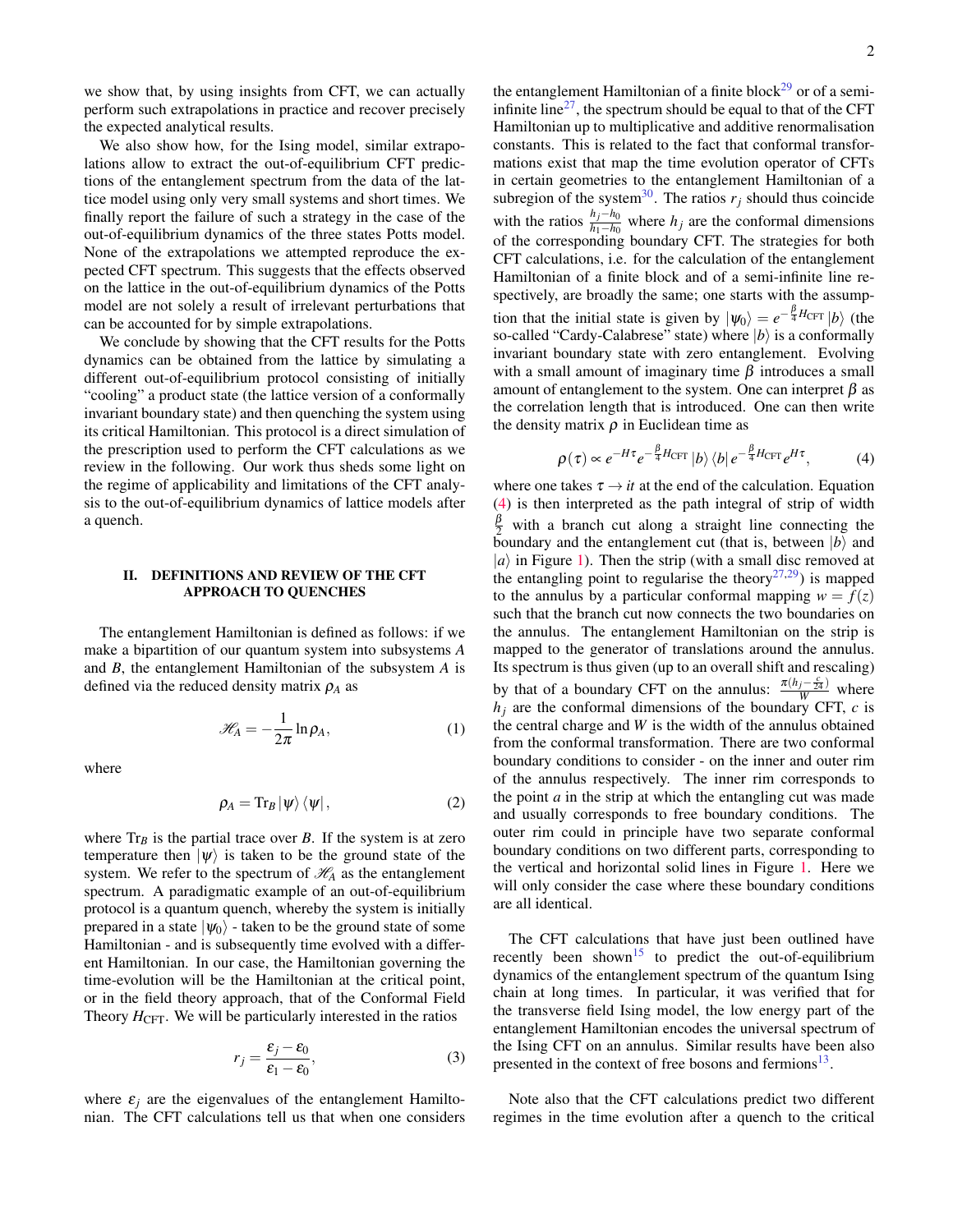$$
|b\rangle
$$
\n
$$
\left| \frac{1}{b}\right\rangle
$$
\n
$$
\left| \frac{1}{c} \right\rangle
$$
\n
$$
\left| \frac{1}{c} \right\rangle
$$
\n
$$
\left| \frac{1}{b} \right\rangle
$$

<span id="page-2-0"></span>Figure 1. The semi-infinite strip of width  $\frac{\beta}{2}$  with an entangling cut at  $|a\rangle$ . The boundaries of the strip are mapped to the outer rim of the annulus under the conformal transformation, and the small disk at the entangling cut is mapped to the inner rim. The cut connecting  $|a\rangle$  to  $|b\rangle$  should be vertically offset by an amount proportional to  $\tau$ from the middle of the strip.

point. A first regime where the entanglement entropy grows linearly and a second regime where it saturates to a value pro-portional to the volume of the region<sup>[5](#page-8-18)-7</sup>. Furthermore, since we deal with finite systems, there are also other regimes that occur after saturation, where the entropy starts to decrease and then increases again thus giving rise to quantum recurrences. We will not deal with them here and we will mainly focus on the first two regimes, the initial regime of entropy growth followed by saturation. These are the only two regimes that would survive in the thermodynamic limit.

In the Ising model, the numerical results for both regimes agree with the analytical predictions of the CFT analysis, and one can justify the agreement by considering different limits of the CFT analysis. For example, in the regime of linear growth one can just consider short enough times compared to the times needed for the information to reach the boundaries of the system. This regime should be described by the CFT analysis that considers half an infinite chain embedded in an infinite system. Due to the locality of interactions and the short times there should be little or no effects induced by the finite size of the region and system $^{15}$  $^{15}$  $^{15}$ .

In the regime of entanglement saturation, we can invoke (general) thermalization and the corresponding finite correlation length. The finite correlation length once more allows the description of a finite region embedded in a finite system by the CFT calculation for an infinite region embedded in an infinite thermal system with a finite correlation length. As long as the size of the region and system exceed the thermal correlation length, we expect that the CFT description should be exponentially close to that of the finite system<sup>[15](#page-8-10)</sup>.

The last paragraph is mostly justified by the numerical observation made in $15$  that show that, in the continuum limit, the low energy part of the entanglement Hamiltonian of a region in a Gibbs state is indistinguishable from the low energy part of the entanglement Hamiltonian of a region in a generalized Gibbs state.

# III. THE THREE STATES POTTS MODEL AND ITS UNDERLYING CFT

We will consider the three state Potts model with open boundary conditions. The Hamiltonian is given by:

<span id="page-2-3"></span>
$$
H = -J\sum_{i=1}^{N-1} \left( \sigma_i \sigma_{i+1}^{\dagger} + \sigma_i^{\dagger} \sigma_{i+1} \right) - f \sum_{i=1}^{N} (\tau_i + \tau_i^{\dagger}). \tag{5}
$$

The operators are  $\sigma = \sum_{s=0...2} \omega^s |s\rangle \langle s|$  with  $\omega = e^{i2\pi/3}$ , while  $\tau = \sum_{s=0...2} |s\rangle\langle s+1|$  where the addition is considered modulo 3. The system is disordered for  $f > J$ , ordered for  $f < J$ and is critical for  $J = f$  where the symmetry is spontaneously broken $31,32$  $31,32$ . The CFT describing this critical point is the minimal model with central charge  $c = 4/5$ . Let's first briefly recall some of the other key results of the boundary CFT that describes the model. The full generating function of levels for the model with free boundary conditions on both sides is given  $by^{33}$  $by^{33}$  $by^{33}$ 

<span id="page-2-2"></span>
$$
Z_{\text{free, free}} = \chi_I + \chi_{\psi} + \chi_{\psi^{\dagger}}, \qquad (6)
$$

where  $\chi_l$ ,  $\chi_{\psi}$  and  $\chi_{\psi^{\dagger}}$  can be written in terms of generators  $\chi_{r,s}$  of the Kac modules:

$$
\chi_{\psi} = \chi_{\psi^{\dagger}} = \chi_{43},\tag{7}
$$

and

<span id="page-2-1"></span>
$$
\chi_I = \chi_{11} + \chi_{41}.\tag{8}
$$

The corresponding conformal dimensions  $h_{r,s}$  are given by  $h_{11} = 0$ ,  $h_{41} = 3$  and  $h_{43} = \frac{2}{3}$ . and the explicit form of the generating functions are:

$$
\chi_{11} = q^{-c/24} \left( 1 + q^2 + q^3 + 2q^4 + 2q^5 + 4q^6 + \dots \right),
$$
  
\n
$$
\chi_{41} = q^{3-c/24} \left( 1 + q + 2q^2 + 3q^3 + 4q^4 + 5q^5 + \dots \right),
$$
  
\n
$$
\chi_{43} = q^{2/3-c/24} \left( 1 + q + 2q^2 + 2q^3 + 4q^4 + 5q^5 + \dots \right).
$$
  
\n(9)

The generating functions in [\(9\)](#page-2-1) give us the degeneracies of the descendants of each primary state. As mentioned in the introduction, one only expects the entanglement spectrum to be equal to the CFT spectrum up to an overall shift and rescaling. To deal with this issue, we compare the ratio of the gaps of the entanglement spectrum with those of the CFT, thus eliminating both the additive and multiplicative constants.

More precisely, we expect the ratios of the gaps of the entanglement spectrum, defined in equation [\(3\)](#page-1-1), to converge to the corresponding ratios of the CFT, given by *hi*−*h*<sup>0</sup>  $\frac{n_i - n_0}{h_1 - h_0}$ . From equation [\(6\)](#page-2-2) we thus expect these ratios to be:  $\{1, \frac{5}{2}, \frac{5}{2}, 3, 4, 4, 4, 4, \frac{9}{2}, \frac{9}{2}, ...\}$  where the degeneracies come from the coefficients of the terms in [\(9\)](#page-2-1).

In addition to the three-states Potts model, we will also consider here the Ising model in a transverse field by way of comparison. The Ising Hamiltonian is given by

<span id="page-2-4"></span>
$$
H = -J\sum_{i=1}^{N-1} \sigma_i^z \sigma_{i+1}^z - g\sum_{i=1}^N \sigma_i^x.
$$
 (10)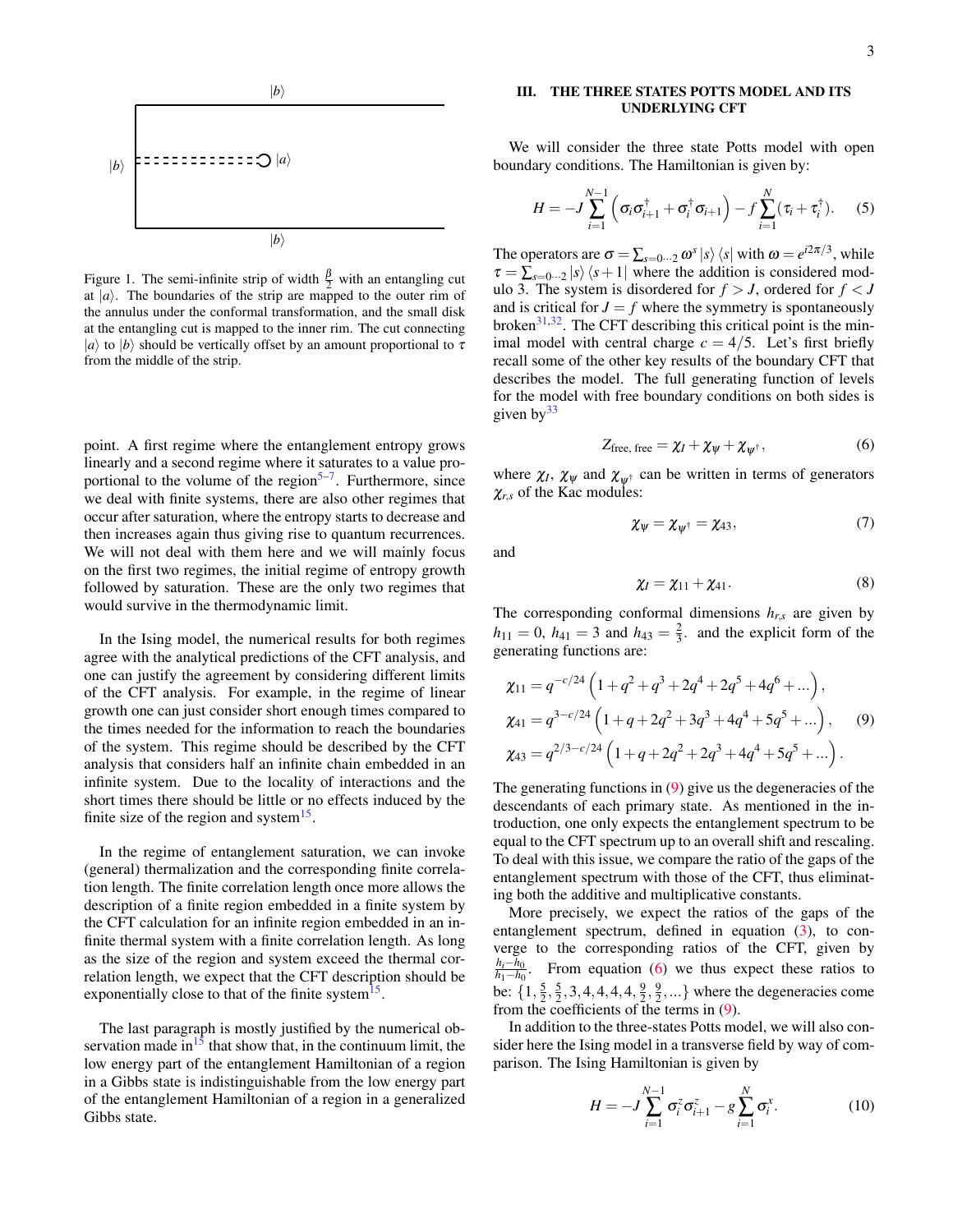The model is critical for  $J = g$  and in what follows we take  $J = \frac{1}{2}$ , so that the critical point is given by  $g = \frac{1}{2}$ . In Figure [4](#page-4-0) we plot the ratio of the gaps of the entanglement spectrum vs time after a quench from the disordered regime  $(g > J)$  to the critical point.

### IV. NUMERICAL RESULTS

### <span id="page-3-1"></span>A. Results at equilibrium

Before discussing the out-of-equilibrium dynamics of the entanglement spectrum it is important to review some of the well known results for the equilibrium case. The CFT analysis is very similar to that of the out-of-equilibrium case discussed previously and involves conformally mapping the reduced density matrix to a path integral on a strip. Numerical results from Lauchli<sup>[28](#page-8-15)</sup> showed that the entanglement spectrum of both the Ising model and the three state Potts model at equilibrium is given by the corresponding CFT spectrum. To see this one needs to undertake a finite size scaling analysis and extrapolate to  $W \rightarrow \infty$  where *W* is the width of the annulus to which the system is conformally mapped. One has that  $W = \log \left( \frac{2N}{\pi} \sin \left( \frac{\pi l}{N} \right) \right)$ <sup>[4,](#page-8-3)[34](#page-8-23)</sup> where we recall that *N* is the length of the system and *l* is the length of the block under consideration. In Figure [2](#page-3-0) we show the finite size scaling results for the entanglement spectrum of the Potts model at equilibrium. The system we consider is already relatively large, being made up of  $N = 128$  spins. The entanglement spectra are obtained for all possible bipartition of the system into two blocks of consecutive spins, one of size *l* and the other of size  $N - l$ and the corresponding ratios  $r_j$  are plotted as empty circles as a function of  $W(l,N)$ . We see that, although there are large corrections to the leading scaling behavior, when plotted as a function of *W* we can extrapolate the numerical results to the expected CFT spectrum. In particular the CFT spectrum is recovered in the limit  $\frac{1}{W} \rightarrow 0$ , including all of the correct de-generacies predicted by [\(9\)](#page-2-1) by including effects up to  $1/W^2$ . The corresponding fits are presented as solid red lines that (almost) intersect the CFT predictions at  $1/W = 0$ . Notice that such precise extrapolation is impossible without knowing the explicit form of *W* (see e.g. the lines traced in<sup>[28](#page-8-15)</sup> that have to be considered as guide to the eyes rather than exact extrapolations).

### B. Results out of equilibrium

We would like to apply a similar analysis to the out-ofequilibrium case. We start by focusing on the short time regime of linear growth of entanglement. The regime is easily identified in the upper panel of Fig. [3](#page-4-1) where we plot the entanglement entropy of bipartitions of increasing size as a function of time. The regime we consider is that with times shorter than the entropy saturation time. Such saturation times are represented by vertical lines in the lower panel of Fig. [3,](#page-4-1) with the color corresponding to the desired subsystem sizes. In the lower panel we show the typical behaviour of the ratios



<span id="page-3-0"></span>Figure 2. The ratio of the gaps in the entanglement spectrum of the three state Potts model in the ground state at the critical point. The numerical ratios  $r_j$  are the blue dots defined in [\(3\)](#page-1-1). The red lines are best-fit to the data including corrections up to  $1/W^2$ . We see that the results of the fit converge to the expected CFT values (represented by dashed horizontal lines) as  $\frac{1}{W} \rightarrow 0$ . Here our numerical results are obtained by considering all possible bipartitions of a  $N = 128$ spin chain in two complementary blocks of *l* and *N* − *l* consecutive spins. The bond dimension of the ground state corresponding MPS is  $D = 585$  in order to ensure almost exact results. The inset shows that in the same range of values of *W*, the entropy grows linearly with respect to *W* as expected.

 $r_i$  of the entanglement spectrum of a partition of  $l = 16$  in a system of  $N = 64$  described with an MPS of bond dimension up to  $D = 800^{35}$  $D = 800^{35}$  $D = 800^{35}$ . The horizontal lines in the figure highlight the predictions from the CFT while the solid lines in different colours show the time evolution of the various ratios  $r_j$  for different block size *l*. The plot presents a typical quench from  $f = 0.6$  in the disorder phase to the critical point, but all the other quenches to the critical point we have analysed show a similar behaviour. As discussed previously, the Hamiltonian in [\(5\)](#page-2-3) is critical for  $J = f$ . In what follows, we always take  $J = \frac{1}{2}$  so that the critical point is given by  $f = \frac{1}{2}$ . It is clear that the obtained data do not correspond to the CFT calculation, as seen by the fact that the solid curves clearly deviate away from the CFT predictions. Furthermore, with this particular choice of the initial state, the numerical data suggest the appearance of an extra spurious ratio at around 3.5, but the further we move away the initial state from the critical point the larger the deviations between the numerical spectrum and the CFT predictions become and this spurious level moves to different values.

Also notice that the trend of the lines when we increase the block sizes does not follow what we would expect. The spectrum for larger blocks is further away from the CFT predictions than the one of smaller blocks. Strictly speaking increasing the size of the block does not correspond to taking the continuum limit, that in this first regime should be obtained by taking  $t \to \infty$ ,  $\beta \to \infty$  by keeping the ratio  $t/\beta$  constant. However, at fixed  $\beta$ , in the short time limit, larger blocks allow to get to larger times before the entropy saturates and thus allow to explore larger values of the ratio.

Comparing this situation with the one at equilibrium one might argue that this apparent discrepancy can be cured by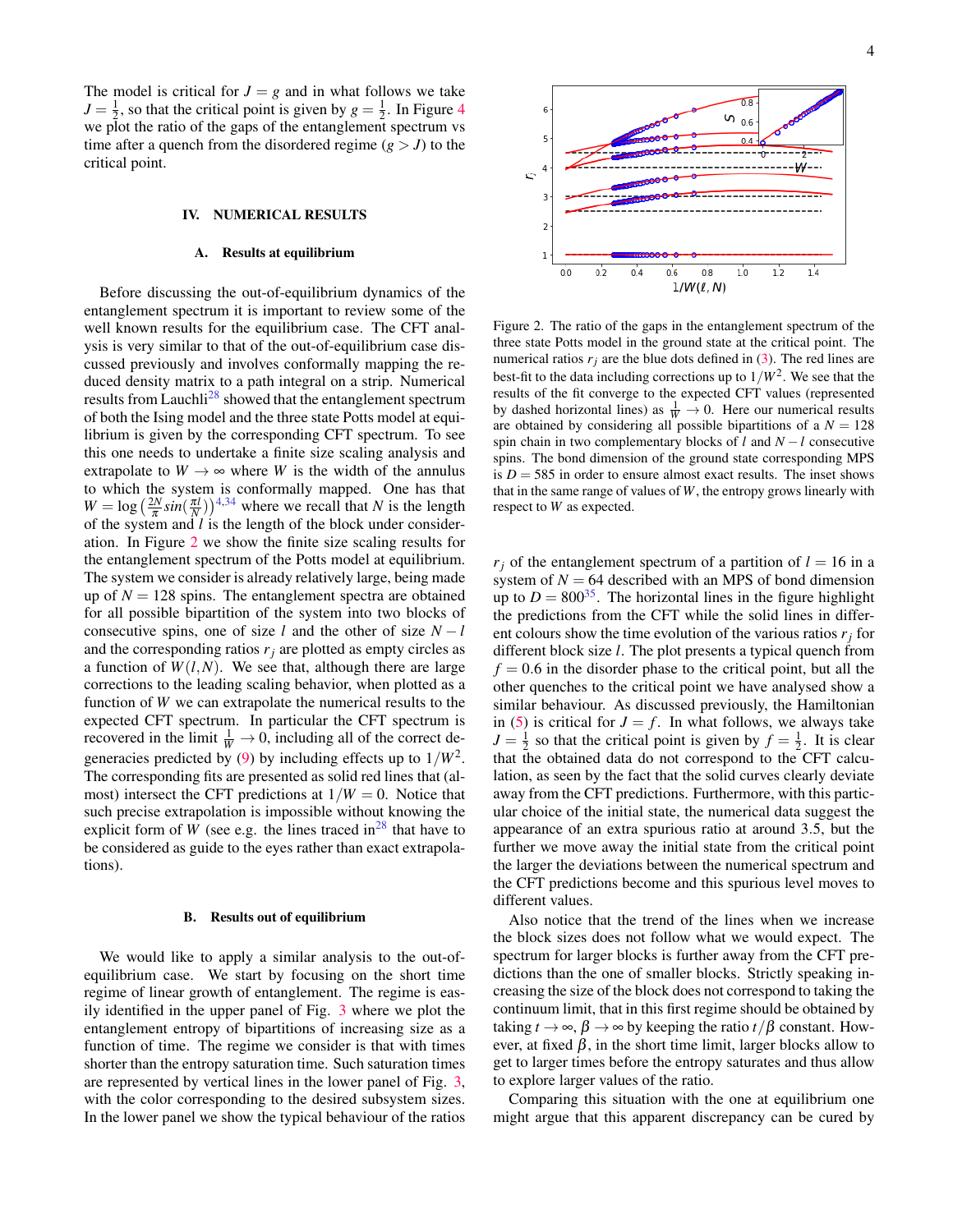

<span id="page-4-1"></span>Figure 3. *Upper panel*: Entropies vs time after a quantum quench from  $f = 0.6$  to the critical point  $f = 0.5$ . Blocks of length  $l = 4, 8, 12$ are considered in a chain of length  $N = 64$ . We see a regime where the entropy grows linearly followed by a regime where the entropy is saturated. *Lower panel*: the ratios of the gaps in the entanglement spectrum of the Potts model as a function of time for a quench from  $f = 0.6$  to the critical point  $f = 0.5$ . We see that the numerics deviate from the CFT ratios (horizontal dotted lines). In particular, there is a ratio at roughly  $r = 3.5$  which cannot be predicted by the CFT calculation. The vertical dotted lines mark the points at which the entanglement entropy of the respective blocks saturates.

performing an appropriate finite *W* extrapolation. The main obstacle to performing such an extrapolation is the lack of knowledge of the exact formula for *W* in the context of the out-of-equilibrium dynamics that we are considering here. An expression for *W* can only be obtained when the interval is a semi-infinite part of an infinite chain where  $W(t, \beta) =$  $\log \left( \cosh(\frac{2\pi t}{\beta}) \right)$ <sup>[27](#page-8-14)</sup>. As already mentioned this expression can only be used in the regime of linear entanglement growth where we expect that, due to the finite speed of the propagation of the information, there is no explicit finite size dependence of the physics. An expression for *W* for a finite block at the end of a semi-infinite chain is also available  $in^{29}$  $in^{29}$  $in^{29}$ . In the limit  $t, l >> \beta$ , both expressions can be simplified giving rise to  $W \propto t$ . As a result, at fixed  $\beta$ , that is when considering quenches from a fixed initial state, the large *W* limit coincides with the large *t* limit.

Unfortunately we cannot consider *t* arbitrarily large since as we mentioned, the computational complexity of the MPS simulations increases exponentially with time, and thus with *W*[36](#page-8-25). Also, in order to remain in the regime of linear growth of the entropy, the finite size of the blocks we consider provides an upper bound to the largest *t* we can address, as shown explicitly in the upper panel of Fig.  $3^{5,15}$  $3^{5,15}$  $3^{5,15}$  $3^{5,15}$  $3^{5,15}$ . As a result, due to our computational limitations, we can only study accurately relatively short times and we would not gain anything by simulating larger than  $N = 64$  spins. With  $N = 64$  we can safely accommodate blocks of size  $l \le 12$  which stay in the regime of linear growth for all the times we are able to simulate accurately (typically of the order  $t/J \simeq 10$ ) as shown in the top panel of Fig. [3.](#page-4-1)

Since the times we can consider are still large enough to access the regime,  $\beta < t < l$  we can try to use the results we obtain in order to extrapolate them to the infinite-time limit. Before performing these extrapolations on the the Potts model's results we benchmark our extrapolation strategy for the Ising model where, by using the exact mapping to free fermions, we have shown that, for sufficiently large times and systems, the CFT emerges without any need of extrapolation<sup>[15](#page-8-10)</sup>. The Hamiltonian is defined in Eq. [\(10\)](#page-2-4).

The numerical results for the various  $r_i$  for a quench from  $g = 1.5$  to the critical point are presented as solid lines while the analytical predictions are presented as dotted horizontal lines. Notice that the system is smaller than the system we are studying in the Potts case, namely made by  $N = 36$  spins. Nevertheless we see that the ratios of the gaps of the entanglement spectrum rapidly converge to their CFT values (the dotted lines), as has been previously observed<sup>[15](#page-8-10)</sup>. The fact that corrections to scaling are much smaller in the Ising case w.r.t to the Potts case should not come as a surprise and was already observed in<sup>[28](#page-8-15)</sup> at equilibrium. In order to further amplify the



<span id="page-4-0"></span>Figure 4. The ratio of the gaps in the entanglement spectrum as a function of time for a quench from  $g = 1.5$  to the critical point  $g = 0.5$ in the Ising model. The length of the chain is taken to be  $N = 36$  and the length of the block is  $l = 14$ . Despite the very modest size of the system and bipartition we see that the CFT predictions (dotted lines) are accurately reproduced by the ratio of the numerically studied entanglement spectrum ratios. During the time interval considered in the figure the entropy is always increasing linearly.

finite-time regime in the Ising case we need to reduce the system size down to  $N = 24$  spins. In Figure [5](#page-5-0) we plot the ratio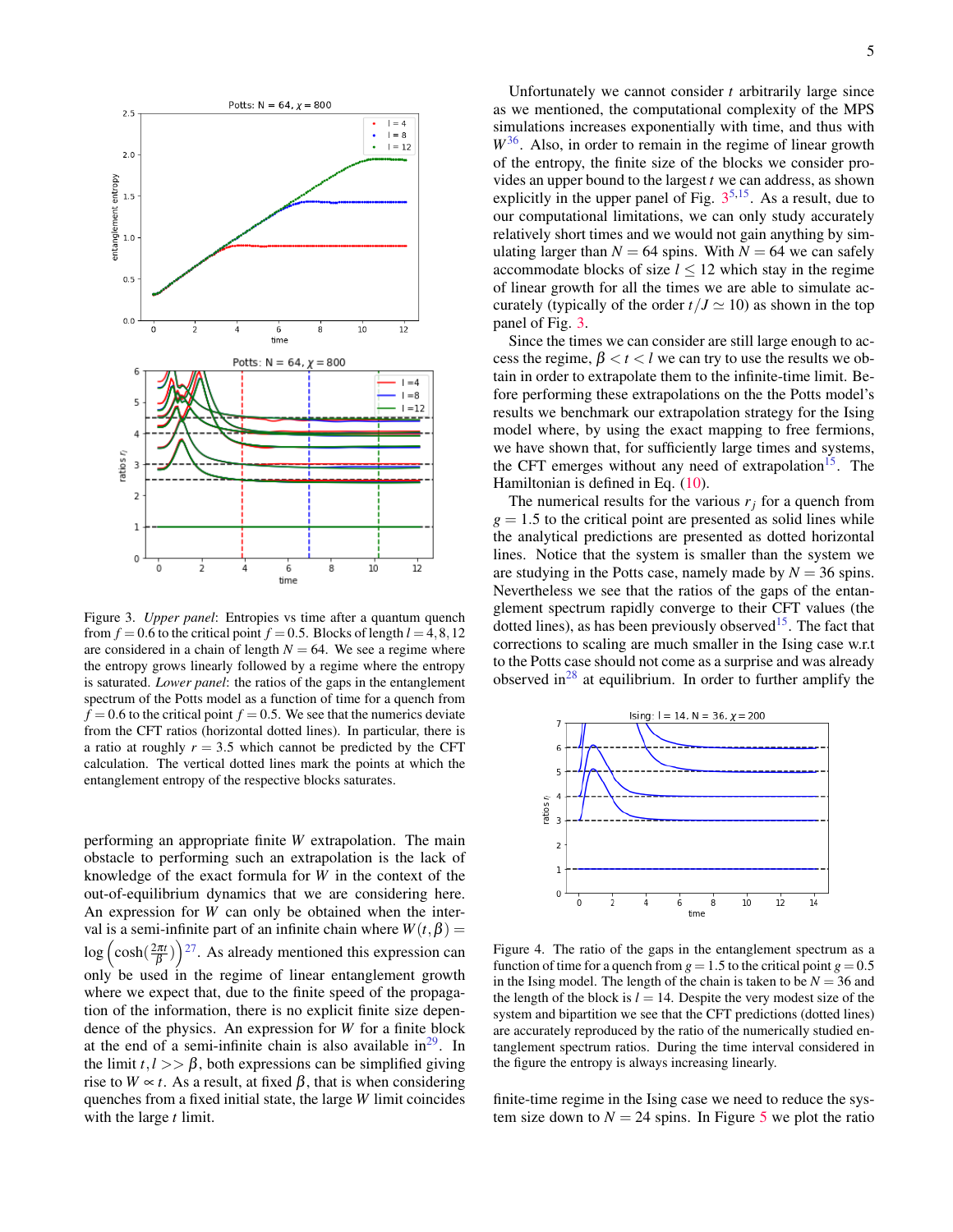of the entanglement gaps  $r_j$  vs time after a quench in the Ising model for short times such that the gaps have not yet reached their CFT values. The numerical results are encoded by red dots, while the CFT predictions are dashed horizontal lines.

Using  $W \propto \frac{1}{t}$ , we plot the ratio of the gaps vs  $\frac{1}{t}$  and extrapolate to  $\frac{1}{t} \rightarrow 0$  using a quadratic polynomial in  $1/t$ . The corresponding best fit are shown by solid lines in colors, and (almost) intersect the CFT predictions at  $1/t = 0$ . Notice that there are several potential causes of error involved in this analysis that one must be careful to take into account. The most difficult to control is the one associated with the choice of the time window. We need to consider large enough times such that the CFT starts to emerge at low-entanglement energies but short enough to stay away from the regime of entanglement saturation. Figure [5](#page-5-0) shows the result of the best window that allows to extract the CFT predictions in the limit  $\frac{1}{t} \to 0$ . Now we can attempt the same extrapolation for the quench in



<span id="page-5-0"></span>Figure 5. *Upper panel*: The ratio of the gaps in the entanglement spectrum as a function of time for a quench from  $g = 0.8$  to the critical point  $g = 0.5$  in the Ising model. One observes that for the time scales considered here the ratios do not reach their CFT values given by the horizontal dotted lines. However, these ratios are expected to reach the horizontal dotted lines after long enough times. In the time interval considered here we have checked that the entropy is still in the regime of linear growth. The vertical dotted lines in both figures represent the time window used to extrapolate to long times (see lower panel). *Lower panel*: The finite-time scaling of the ratios of the gaps in the Ising model. The ratios  $r_j$  are plotted vs  $\frac{1}{t}$  because, as discussed in the main text,  $W \propto t$ . After extrapolation, the ratios  $r_i$  converge to their CFT values (the horizontal dotted lines). The extrapolation is stable for any subset of data points inside the time window.

the Potts model presented in Fig. [3.](#page-4-1)



<span id="page-5-1"></span>Figure 6. The finite size scaling of the ratios of the gaps  $r_j$  in the Potts model. Unlike the Ising model in Figure [5,](#page-5-0) the ratios *rj* do not appear to converge to the CFT values even after extrapolation. As in Figure [5,](#page-5-0) the vertical dotted lines represent the extremes of the time interval in which we use the data points in the extrapolation.

In Figure [6](#page-5-1) we repeat the same analysis we have performed for the Ising model for Potts. There, despite considering larger systems sizes and blocks than those of Ising, the same finitetime scaling analysis fails to unveil the spectrum of the three state Potts CFT. The numerical results are presented once more by red lines, the CFT predictions by horizontal dashed lines and the extrapolations, performed by using second order polynomial in  $1/t$ , are presented by solid lines of different colours. One would thus be tempted to assert that the results of the CFT cannot be obtained by considering corrections to the scaling of the data obtained from the numerical quenches in the Potts model. A word of caution is however necessary, it is important to notice, that all finite size extrapolations we have done so far at equilibrium rely on the exact knowledge of *W*.

We thus try to use another bit of input from the CFT and take seriously the definition of *W* reported above obtained for infinite systems. That definition requires the determination of  $\beta$ , that encodes the dependence of the quench results from the initial state. One can extract  $β$  from the simplest CFT predictions about the linear growth of the entanglement entropy with *W*,  $S = c/12$  *W*(*t*, $\beta$ ). Once we assume the expected  $c = 4/5$ ,  $\beta$  is determined by adjusting it so that a linear fit to the entropy provides the correct prefactor  $c/12^{37}$  $c/12^{37}$  $c/12^{37}$ . Knowing β we can thus compute  $W(t, \beta)$ .

This allows us to study the entanglement gaps ratios  $r_i$  as a function of  $1/W$ , in the limit in which  $t \ll l$ , that can be ensured by appropriately checking that the growth of the entropy is still proportional to *W*. The results of this refined extrapolation are presented in Fig. [7](#page-6-0) where we appreciate that now two of the extrapolations fall relatively close to the expected  $r_2 = 2.5$  and  $r_3 = 3.0$  but we still observe a spurious ratio at around  $r_4 = 3.5$  that is not part of the known spectra for the three-states Potts CFT.

The failure of our extrapolations lead us to conjecture that the entanglement spectrum observed after a quench in the three states Potts model in the regime of linear growth, will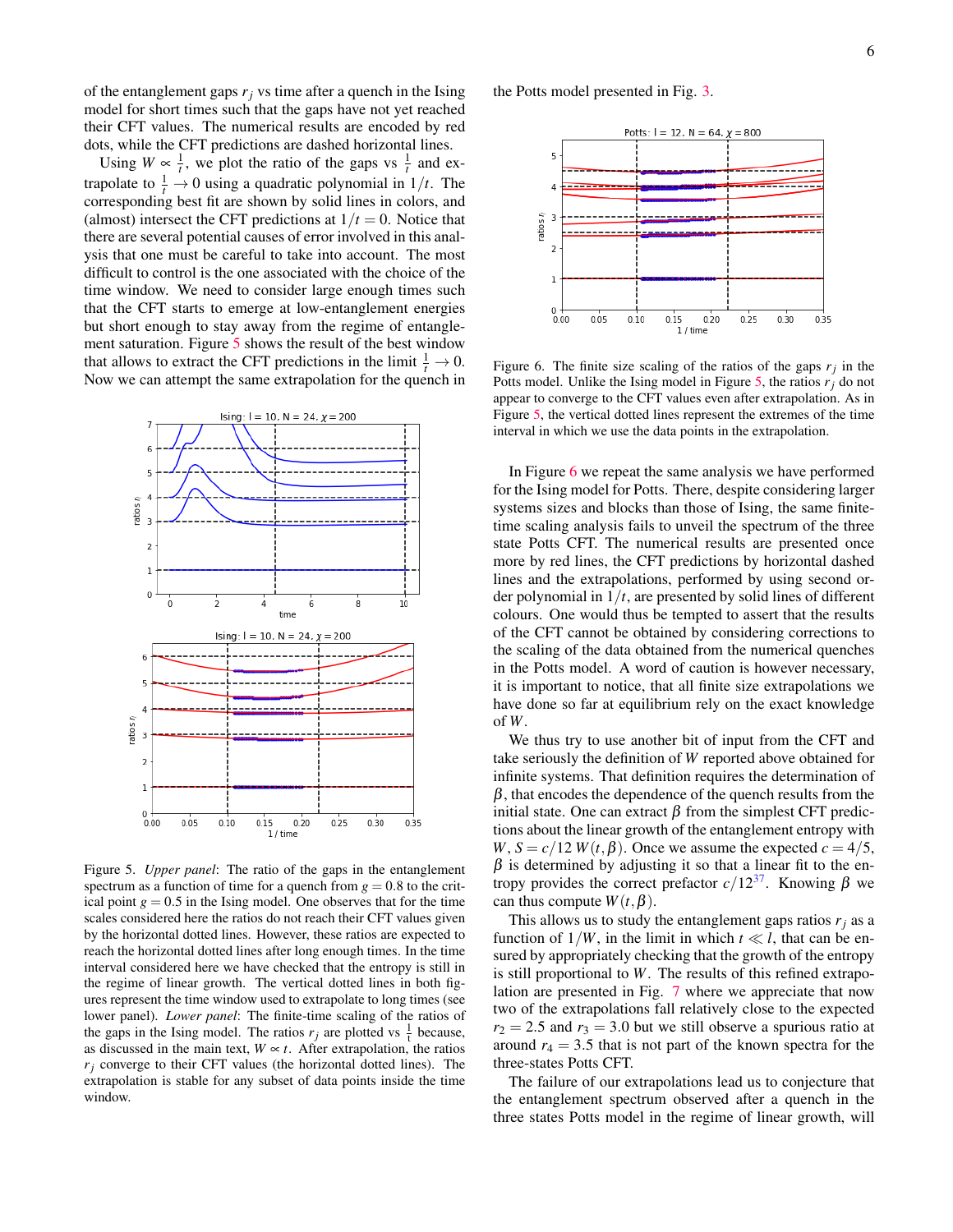

<span id="page-6-0"></span>Figure 7. By using  $\beta$  extracted from the scaling of the entanglement entropy we can plot the ratios  $r_i$  as a function of *W* calculated within the CFT in the thermodynamic limit. By accurately selecting the correct time window to ensure that we are in the intermediate time regime, we can try to perform a similar extrapolation to the one we have performed for the equilibrium case in Fig. [IV A.](#page-3-1) Unfortunately the extrapolation does not allow to recover the expected CFT predictions. Here the quench is performed from  $f = 0.7$  to  $f = 0.5$ .

never reach the CFT values<sup>[38](#page-8-27)</sup> Similar analysis repeated in the regime of entanglement saturation provide similar results.

As mentioned in Sect. [II,](#page-1-2) the difference between our numerical results and the CFT calculations does not imply that those calculations are wrong. In fact, as we will show in  $IVC$ , if we *explicitly* simulate the exact CFT protocol on the lattice by evolving a boundary state with a small amount of imaginary time on the lattice, then the ratios of the gaps of the entanglement spectrum are in excellent agreement with the CFT results.

### <span id="page-6-1"></span>C. Numerical results obtained by simulating the CFT protocol



<span id="page-6-2"></span>Figure 8. Plot of the intensive logarithmic fidelity of the initial state with the ground state as a function of  $\beta$ , with  $f = 0.6$ .



<span id="page-6-3"></span>Figure 9. Plot of the intensive logarithmic fidelity of the initial state with the ground state as a function of *f*, with  $\beta = 1.0$ .

As discussed in the introduction, the initial state in the CFT calculation has the form  $|\psi_0\rangle = e^{-\frac{\beta}{4}H_{\text{CFT}}} |b\rangle$  where  $|b\rangle$  is a conformally invariant boundary state with zero entanglement and  $\beta$  is the correlation length that is introduced as a result of the imaginary time evolution. Consider the state  $|b\rangle$  corresponding to free boundary conditions. If we label the three Potts 'spins' by 2, 1 and 0 then  $|b\rangle$  can be written on the lattice explicitly as:

$$
|b\rangle = \left[\frac{1}{\sqrt{3}}(|2\rangle + |1\rangle + |0\rangle)\right]^{\otimes N},\tag{11}
$$

where  $N$  is the length of the chain. We then explicitly construct the initial state  $|\psi_0\rangle$  by evolving  $|b\rangle$  with imaginary time to obtain  $e^{-\frac{\beta}{4}H_{\text{CFT}}}|b\rangle$ . In Figures [8](#page-6-2) and [9](#page-6-3) we plot the logarithmic intensive fidelity of this state with the ground state of the Hamiltonian in [\(5\)](#page-2-3) as a function of  $β$ and *f* respectively. More precisely, we plot the quantity  $-\frac{1}{N}\log \langle \psi_{gr}(f)| e^{-\frac{\beta}{4}H_{\text{CFT}}} |b\rangle$  vs  $\beta$  and  $f$  respectively.

One observes that for each value of  $\beta(f)$ , there is a corresponding value of  $f(\beta)$  such that the intensive logarithmic fidelity is very close to 0. This is in agreement with the expectation that  $\exp(-H_{\text{CFT}}\beta)|b\rangle$  should approximate the gapped Hamiltonian. The intensive logarithmic fidelity stays finite in the limit  $N \rightarrow \infty$  making it possible that the entanglement spectrum of the block of length *l* results different in the two cases  $|\psi_0\rangle = |\psi_{gr}\rangle$  and  $|\psi_0\rangle = e^{-\frac{\beta}{4}H_{\text{CFT}}}|b\rangle$ . Observe from Fig-ure [8](#page-6-2) that when we fix  $f = 0.6$ , the point of maximum fidelity (i.e. the minimum of the curve) occurs at a value of  $\beta \approx 1.0$ . Note from the inset that this value of  $\beta$  increases with system size *N*. In Figure [10,](#page-7-0) we thus compare the dynamical behaviour of the ratios of the gaps of the entanglement spectrum for the two initial states. Despite the high fidelity of the initial states, it is only for the case  $|\psi_0\rangle = e^{-\frac{\beta}{4}H_{\text{CFT}}}|b\rangle$  that one finds good agreement with the CFT predicition. In this case all of the ratios converge to the CFT values marked by the dotted lines.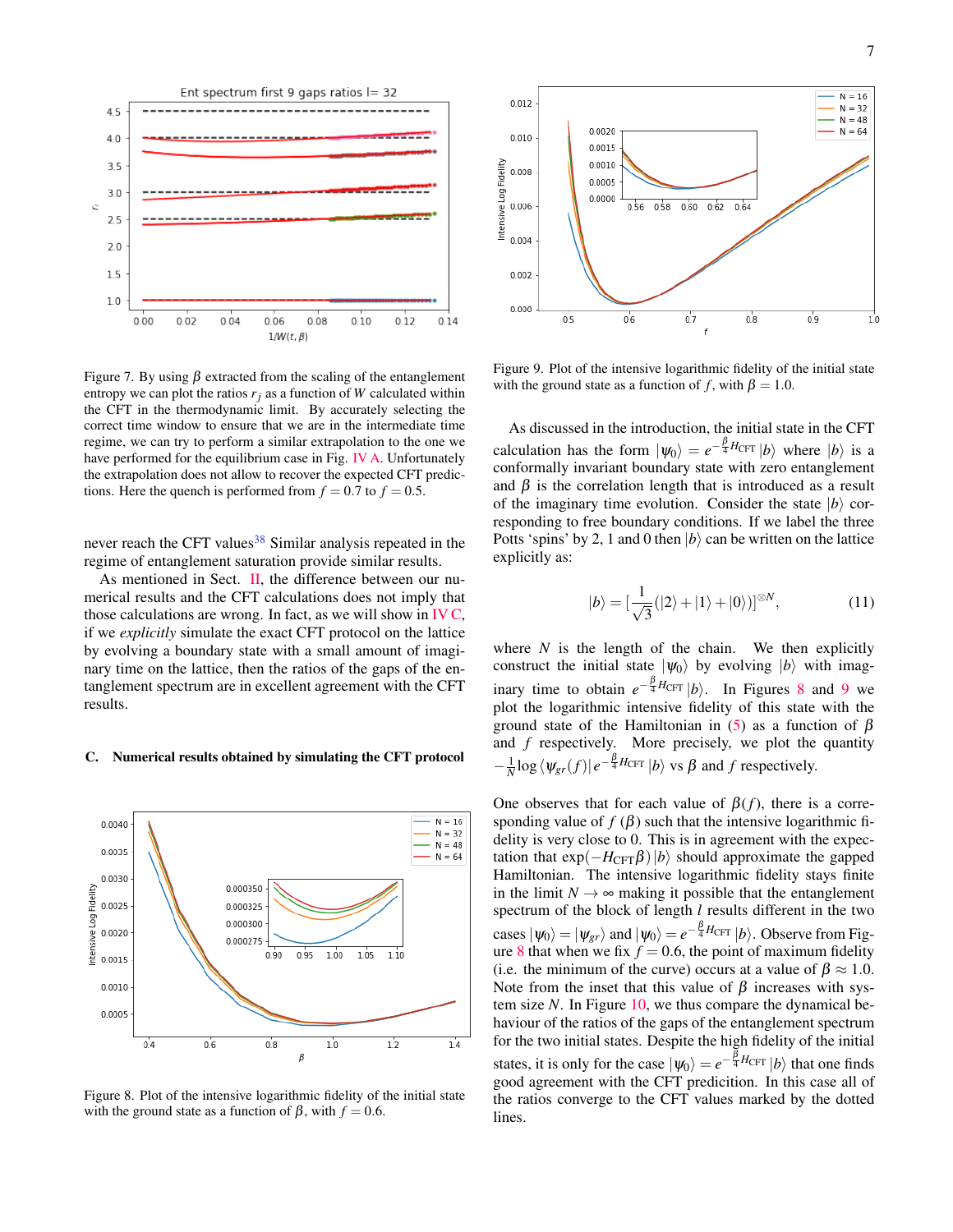

<span id="page-7-0"></span>Figure 10. *Upper Panel*: The ratio of the gaps in the entanglement spectrum as a function of time when the initial state is  $|\psi_0\rangle$  =  $\exp(-H\beta)|b\rangle$  with  $\beta = 1.0, N = 64, l = 10$ , and the state is subsequently time evolved with the critical Potts Hamiltonian. We see close agreement between the numerical results and the CFT results. *Lower Panel*: The ratio of the gaps in the entanglement spectrum as a function of time after a quench from  $f = 0.6$  to the critical point  $f = 0.5$ . As we saw in Figure [3,](#page-4-1) the numerical results do not agree with the CFT calculation after the quantum quench.

### V. DISCUSSION

In this work we have observed the following: i) the CFT analysis in the out-of-equilibrium setting does not appear to predict the behaviour of the entanglement spectrum after a quench to the critical point. ii) the CFT analysis does indeed describe the behaviour of the entanglement spectrum on the lattice when we explicitly simulate the CFT protocol.

The mildest conclusion is that, for the case of the quantum quench, there are large deviations from the scaling behaviour that one obtains from the CFT calculation. Our multiple attempts to extrapolate the numerical results by including the leading corrections to scaling terms up to  $1/W^2$  (sufficient both at equilibrium and for the Ising model) failed. This seems to suggest that the discrepancy is not due to corrections to scaling. We note however that this statement is just a conjecture for now.

Here we elaborate on some of the possible reasons for the observed difference between the two types of quenches that

To apply the CFT calculation to the quantum quench on the lattice, one must assume that the simple state obtained by evolving the conformal boundary state in Euclidean time (i.e. the Cardy-Calabrese state) is enough to describe the results after the quench. This assumption has been analysed in depth in $39$ , since it leads to thermalisation rather than to gener-alised thermalisation. In<sup>[39](#page-8-28)</sup> several proposals were put forward as generalisations of that simple initial state. One could try to design the appropriate initial state that reproduces the results that we observe numerically.

Previously, we have shown that at low-entanglement energies, thermalisation and generalised thermalisation actually coincide for the Ising model<sup>[15](#page-8-10)</sup>. This was visible at very small system sizes as shown in the supplementary material of  $15$ . In the case of the three states Potts model, we have actually checked that thermalisation and generalised thermalisation give rise to different entanglement spectra also at low energies, at least for the small system sizes we have been able to numerically investigate. A larger system size analysis is required to make definite statements and for this reason we don't report our results here.

Assuming that in this case, thermalisation and generalised thermalisation result in different entanglement spectra at low entanglement energy, we face an even more complex scenario. The three sate Potts model critical point is not an isolated critical point at zero temperature. As discussed e.g.  $in<sup>40</sup>$  $in<sup>40</sup>$  $in<sup>40</sup>$  the critical landscape, when introducing complex *J* and *f* is very involved, and is characterised by a line of transitions $40$ . The fact that by quenching the system out of equilibrium we are dealing with a finite-energy-density state, means that we could be noticing a cross-over phenomenon induced by the presence of such a line of critical points. This fact would thus suggest that, even enlarging the system size and going to larger blocks, we would actually never flow to the expected Potts critical point, but we could actually flow towards some different universality class.

We leave to further studies the task of identifying which of the above scenarios (if any) is responsible for the differences that we have observed between the CFT calculation and the numerical results we have presented for the evolution of the entanglement spectrum after the quenches to the critical point in the three states Potts model.

## VI. AKNOWLEDGMENTS

We would like to acknowledge the inspiring discussions with E. Tonni and F. Essler on the topics presented. The numerical computations have been possible thanks to the Tenpy open source package<sup>[41](#page-8-30)</sup>. L.T. acknowledges support from the Ramón y Cajal program RYC-2016-20594, the "Plan Nacional Generación de Conocimiento" PGC2018-095862-B-C22 and and Grant CEX2019-000918-M funded by MCIN/AEI/10.13039/501100011033. This project was supported by the European Union Regional Development Fund within the ERDF Operational Program of Catalunya,